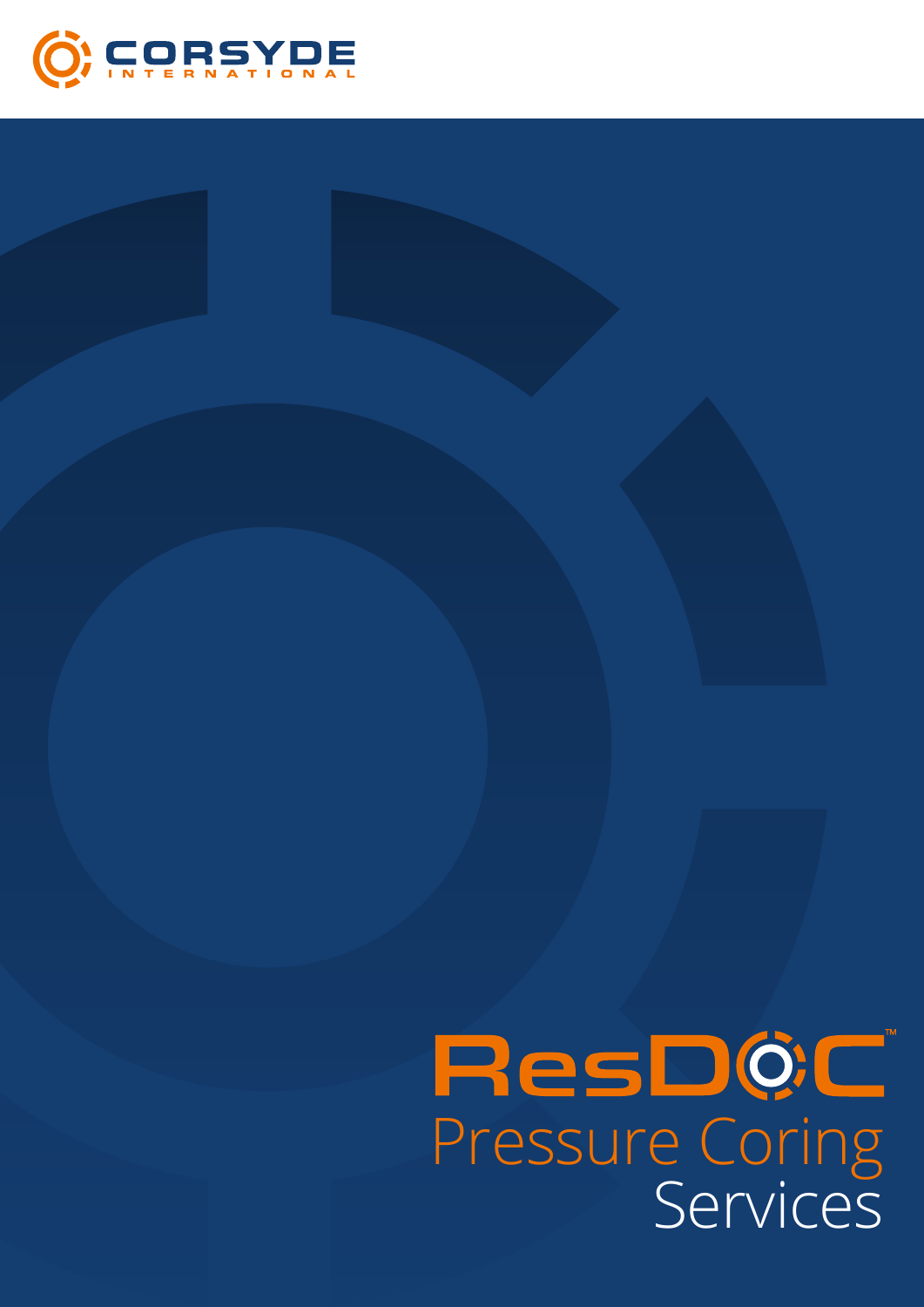## Company



Corsyde International GmbH & Co. KG is a German

company based in Berlin and the leading service provider in various fields of pressure coring and pressure core analysis.

With our long-standing experience in this sector, we support clients' projects in the oil and gas industry as well as research institutions when it comes to the evaluation of deep reservoirs and geological formations.

Corsyde International is committed to the highest standards of Health, Safety and Environment and to the reliability of our equipment. The lean company structure and the expertise of our specialists

allows us to react to our clients' individual needs with a great degree of flexibility.

We stand out from our competitors by providing unique technologies which allow access to a pristine and representative »micro reservoir« on the surface.

By encapsulating the entire core pressure tight directly at the point of extraction, the original condition is preserved and an unaltered rock sample can be analyzed on-site. This provides our clients with immediate high-quality information of crucial formation properties.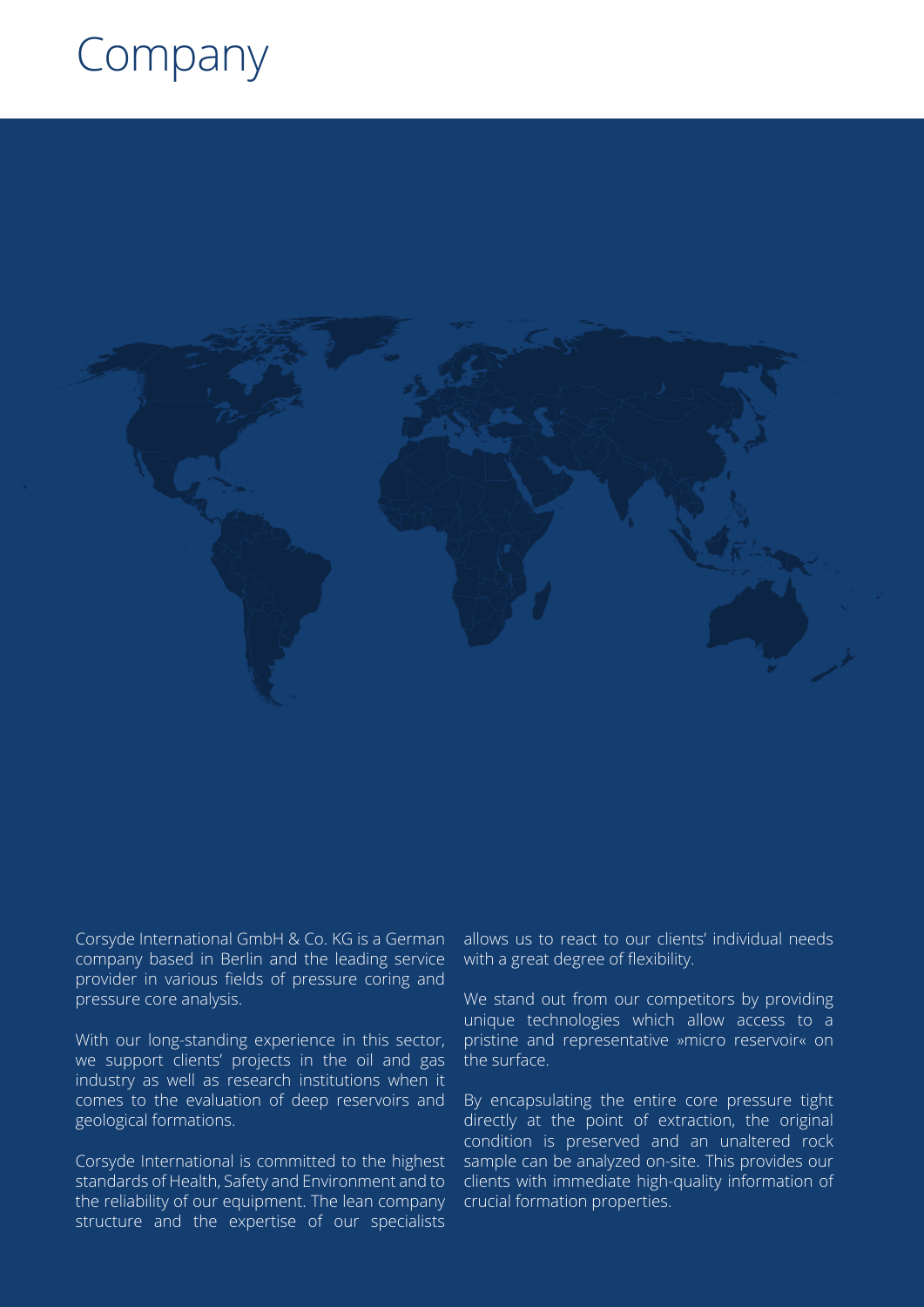The ResDOC™ System consists of the "LPC" Core Barrel to retrieve large-diameter pressure cores and the "PCAL" System for the analysis of retained reservoir fluids as on-site multi-disciplinary solution for oil & gas applications.

**ResD0C** 

The LPC allows for sealing the extracted samples in a pressure vessel and therefore the in-situ conditions as well as all of the liquids and gases present in the core remain in their aggregate state. Its innovative design leads to an exceptional combination of large cores at high reservoirpressures even from small diameter boreholes.

The isobaric recovery process prevents the fluids from expansion and hence hinders any kind of significant change of the mechanical, geo-physical and structural parameters of the sample.

Tripping out can be conducted at the highest possible rates without the need for rig time consuming tripping schedules as they are used in conventional coring to reduce structural damage of the core. Combined with well established lowinvasion coring procedures, pressure coring results in a core sample of highest quality and significant evaluation validity.

Complemented with the PCAL System this retained and preserved "micro-reservoir" is analyzed while the core and its containing fluids are never exposed to the environment throughout the entire process.

On-site pressurized analysis generates a first set of data, pressurized fluid samples and gas composition at different pressure stages within hours. The quantification of the fluids enables the determination of reservoir data like GIP, OIP, GOR, and others at the most accurate level.

Due to the controlled and slow process of pressure reduction, the original core retains a high degree of mechanical integrity providing superior quality for plugs used in subsequent RCAL and SCAL tests. The design and concept of ResDOC™ forms a basis for sophisticated analysis methods of pressure cores, like pressurized 3D-imaging and geotechnical analysis techniques to cover broader fields of application, maximize the analytical deployment spectrum and safe costs.



**MOLPC+OPCAL**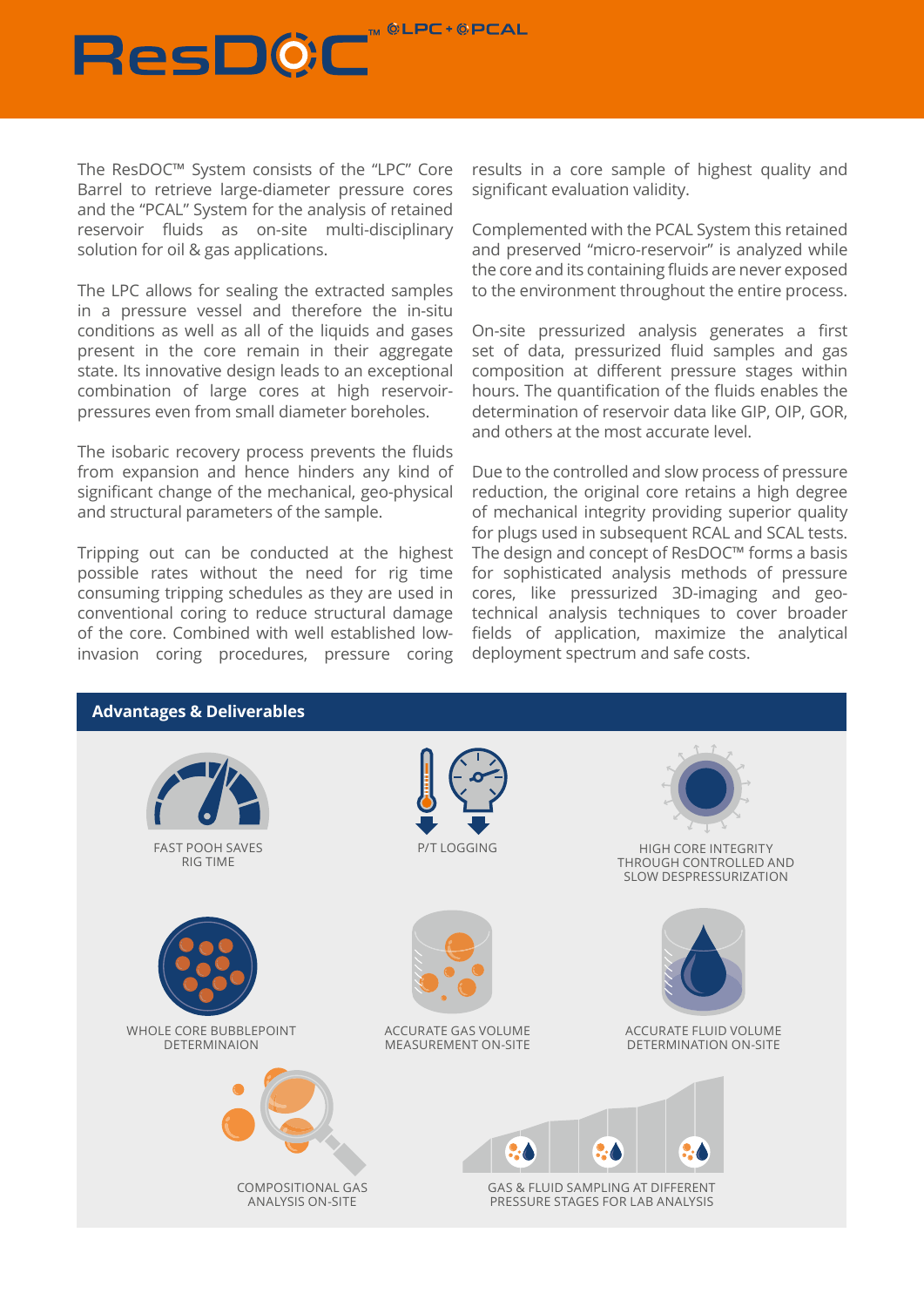

After the core is cut by conventional means, it is encapsulated in a pressure vessel.

A special mechanism ensures that the captured pressure is maintained under varying temperatures.



### **All Liquids and Gases preserved**

#### **Pressure Regulation System (PRS)**

Changes in temperature during the recovery process affect the pressure in the pressure vessel. The PRS controls and maintains the downhole pressure while pulling out of hole.

- Preservation of downhole (in-situ) conditions
- No core fracturing due to pressure changes
- No limitations in tripping speed saves rig time

#### **Bypass and Protection System (BPS)**

A special 3rd outer tube barrel allows permanent mud circulation at any time and protects the pressure vessel from wear.

- Permanent mud circulation (well control)
- Minimize mud contact with core
- Fail-safe protection system

| <b>Feature</b>                                                          |                           |
|-------------------------------------------------------------------------|---------------------------|
| Unit Length                                                             | 25.8 ft. (7.85 m)         |
| Recommended hole sizes                                                  | 7 %" to 8 1/2"            |
| Outer Barrel OD                                                         | $6\frac{1}{3}$ " (160 mm) |
| Core diameter                                                           | $3\frac{1}{3}$ " (85 mm)  |
| Pressure Core Length                                                    | 10 ft. (3 m)              |
| Test-Pressure                                                           | 15.000 psi (1035 bar)     |
| Max. Operating Pressure                                                 | 10.500 psi (725 bar)      |
| Max. Operating Temperature                                              | 300°F (150°C)             |
| Premium thread connections                                              |                           |
| Corrosion & H <sub>2</sub> S resistant                                  |                           |
| Design according to international standards                             |                           |
| Drilling procedures similar to conventional<br>Double Tube Core Barrels |                           |



#### **Activation Sub**

A drop ball releases mechanisms to seal the core in the pressure vessel and activates the PRS.

#### **Sensor Unit & Degassing Ports**

In order to extract all gases and liquids from the pressure core vessel, degassing or analysis systems can be attached to the degassing ports. Temperature and pressure are constantly monitored at all times (RIH, coring, POOH, degassing).

- Safe and fast pressure vessel access for data acquisition
- Continuous pressure & temperature monitoring of the core

#### **Pressure Vessel**

The pressure vessel keeps the core under downhole conditions and maintains of all:

- Liquids
- Gases
- Core material

#### **Core Head Section**

The Core Head Section comprises the coring bit and the bottom valve of the pressure vessel and provides for:

- High core quality (low core contamination)
- Large core diameter & high pressure rating
- No core loss in unconsolidated formations while tripping out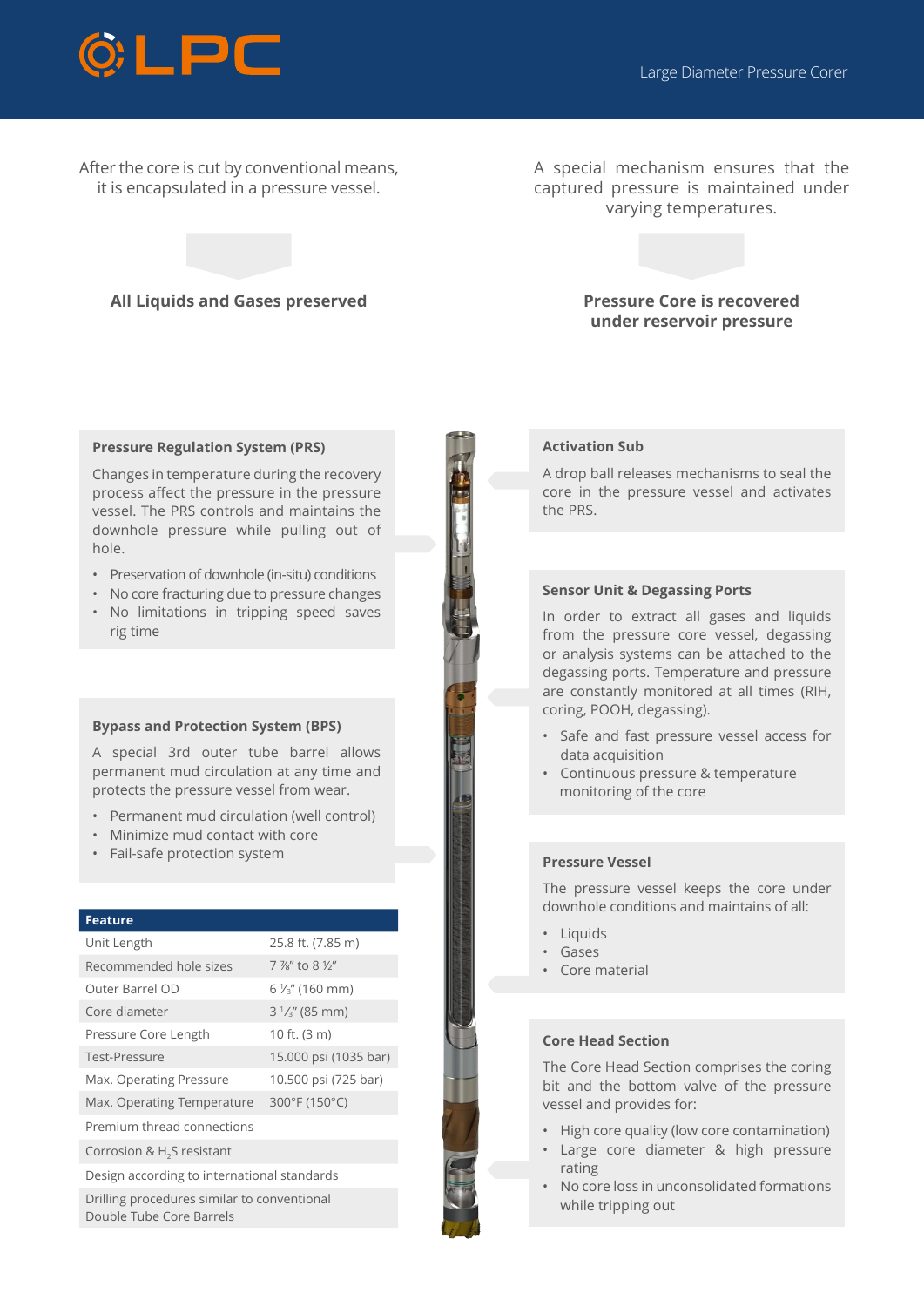

The controlled degassing of the pressure core allows sampling and analysis of all gases and liquids contained in the core at reservoir pressure.

The knowledge of reservoir parameters is crucial for the optimal development of oil and gas fields.

#### **Unprecedented results & high core integrity**

Ports for sampling of all fluids by controlled reduction of pressure.

**Analysis of Pressure Cores reduces uncertainty in reservoir engineering**

The Pressure Core contains the original content of fluids and gases at near reservoir pressure.

#### **Minimum Stress Depressurization**

- Slow and controlled pressure relief avoids pressure induced cracking of the core
- Active temperature control of the Pressure Core
- Determination of whole core bubble point at reservoir temperature



#### **Fluid sampling**

- Sampling of pressurized liquids and gases at different pressure levels
- Sample cylinders are certified for shipping by international standards
- Sample cylinders are H2S resistant according to NACE standards

**Compositional gas analysis on-site** 

and from gas samples • Results are available on-site

• Gas chromatography allows for a detailed determination of gas composition • System allows for inline measurements

• Precise, reliable and reproducible data.

#### **Volume determination Measurements**

- Precise determination of the volume of all gases
- Sampling and determination of all remaining liquids after depressurization

#### **Conventional core handling & processing**

• Marking, cutting & packing of core in shock resistant core boxes